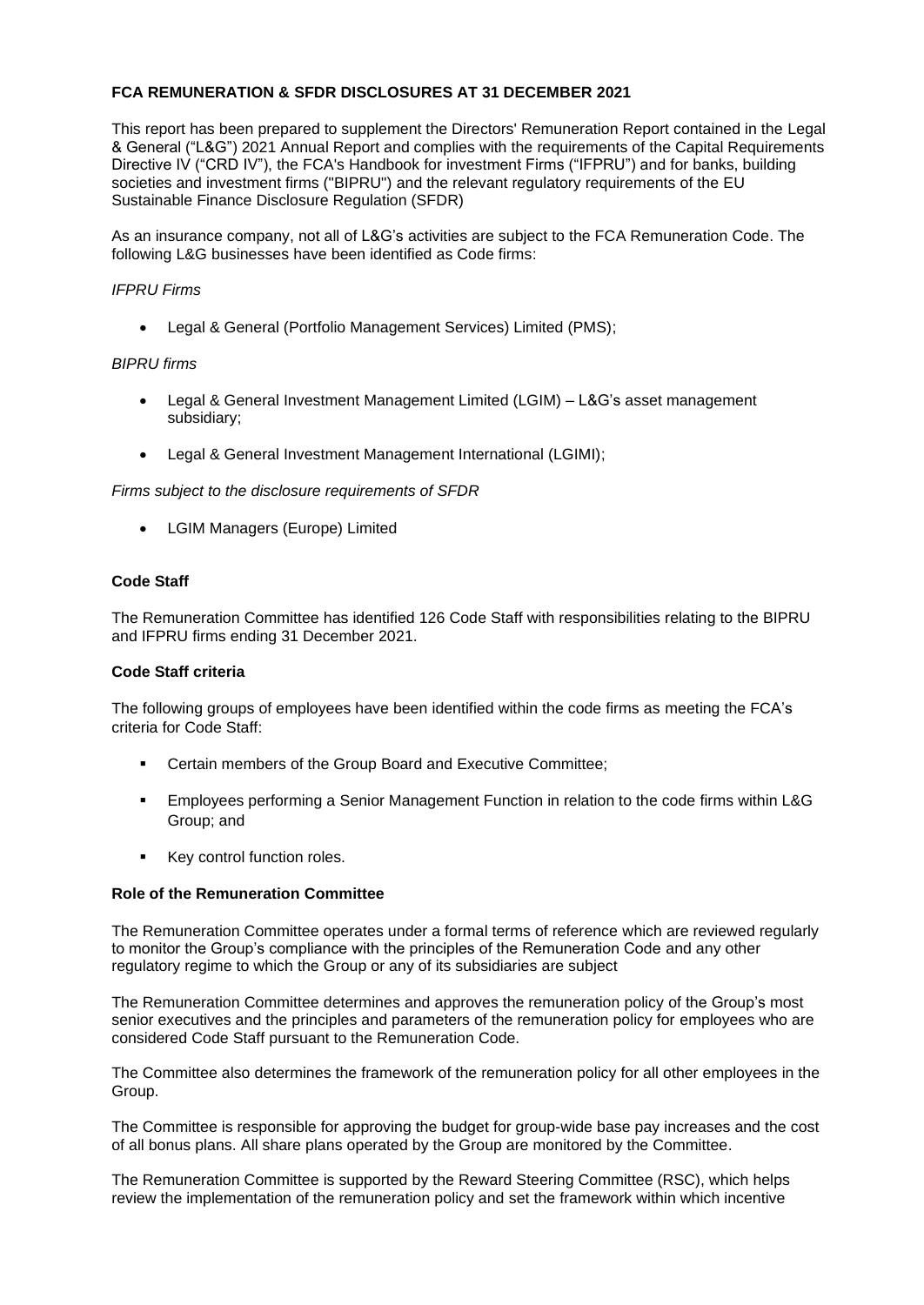arrangements are normally reviewed and implemented, with a view to supporting business strategy, whilst acting within the Group's risk appetite. The RSC also monitors the practical application of the remuneration policy to Code Staff.

No individual is included in decisions regarding his or her own remuneration.

### **Decision-making process for determining remuneration policy**

The Committee determines the remuneration policy of the Group having regard to the views of the Group's shareholders and other stakeholders, the risk appetite of the Group, alignment to the Group's long term strategic goals and the requirement that a significant proportion of remuneration should be structured so as to link rewards to corporate and individual performance and designed to promote the long-term success of the Group.

A number of regulatory regimes impact L&G, all of which are taken into account in the remuneration policy. In particular, the policy is consistent with the way L&G integrates risks, including sustainability risks under applicable regulation.

The Committee has due regard to market competitiveness, internal relativities, individual and corporate performance when setting and reviewing remuneration. The Committee also has regard to the principles of good corporate governance, including but not limited to the UK Corporate Governance Code, the Remuneration Code and guidelines laid down by the investor community.

The Committee undertakes a regular review of the adequacy and effectiveness of the remuneration policy to seek to ensure it is fully aligned with the group's long-term objectives.

The Committee receives a number of reports to assist it in its oversight of remuneration policy, for example, on risk and financial performance across the group. In considering remuneration proposals, the Committee considers a report from the Group Chief Risk Officer which assesses the performance of the Group from a risk appetite perspective across a range of measures including:

- Capital and earnings risks;
- Prudential risk limits and tolerances;
- Operational risk and internal control;
- Conduct risk; and
- Sustainability risks.

The Committee reserves appropriate discretions to adjust payments having regard to responsible and effective risk management.

The Committee receives regular updates on regulatory developments and general remuneration issues, as well as market and benchmarking data from its remuneration advisors to support its decisions.

During 2021 the Committee met five times. Its terms of reference are available on the Group's website [\(www.legalandgeneral.com\)](https://group.legalandgeneral.com/media/kdcpijlt/remuneration-committee-terms-of-reference-december-2021-approved-16-12-2021.pdf)

More information on L&G's remuneration principles can be found in the Directors' Remuneration Report in the 2021 Annual Report & Accounts also available on the Group's website.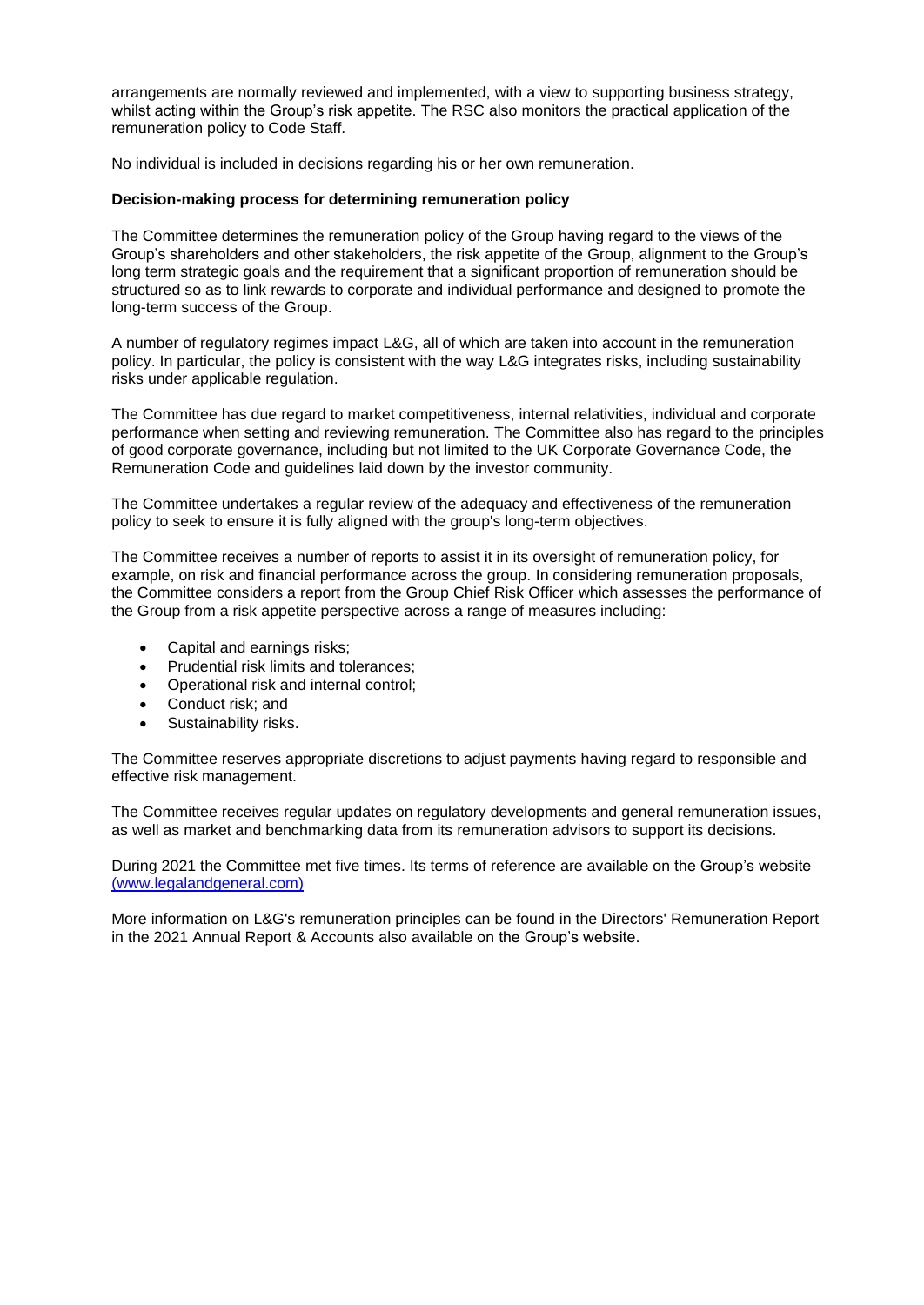### **Members of the Remuneration Committee**

During the year ending 31 December 2021, the L&G Remuneration Committee included the following independent non-executive directors:

- Lesley Knox (member from September 2016, appointed Chair on 1 October 2016)
- Philip Broadley (member from May 2017)
- Henrietta Baldock (member from October 2018)
- George Lewis (member from October 2021)
- Ric Lewis (member from June 2020)

## **Independent Consultants to the Remuneration Committee**

PWC was the independent advisor to the Remuneration Committee during 2021

PWC are signatories to the Remuneration Consultants' Group Code of Conduct in relation to Executive Remuneration Consulting in the UK.

### **Link between pay and performance**

Remuneration at L&G is made up of fixed pay (base base pay, retirement and other benefits) and performance-related pay (consisting of annual bonuses, deferred awards and long-term incentives). Performance related pay is designed to reflect success against a range of performance measures and targets taking into account the businesses performance. Performance related pay accounts for a considerable proportion of total remuneration for the majority of Code Staff.

#### *Annual bonuses*

Annual bonuses are designed to reward financial and non-financial performance that supports the business strategy, taking into account the Group's risk appetite and personal contribution in the business context that it was delivered. Targets are specific, measurable, set at the beginning of the year and communicated to employees.

For Code Staff in the control functions (Internal Audit, Regulatory Compliance and Risk), separate performance measures have been designed which exclude any direct linkage to financial performance.

Individual performance assessment is supported by a structured performance management framework. In reviewing an individual's performance against their objectives, the individual's approach to risk management (including the integration of sustainability risks) is considered when determining the overall level of bonus payout. The bonus policy allows for zero bonus payments to be made when appropriate.

#### *Deferred bonus*

Under the Group-wide deferral arrangements a significant proportion of the annual bonus for senior employees is deferred into Group shares over a three year period. The purpose of the deferral plan is to promote the sustainable long-term performance of the Group and to align the interests of our senior management with our shareholders.

Deferred awards for senior employees may be subject to forfeiture if the performance which led to a bonus being paid is found to be incorrect or in the event of personal misconduct. Annual incentive awards (including any deferred element) are subject to malus and clawback for material risk takers.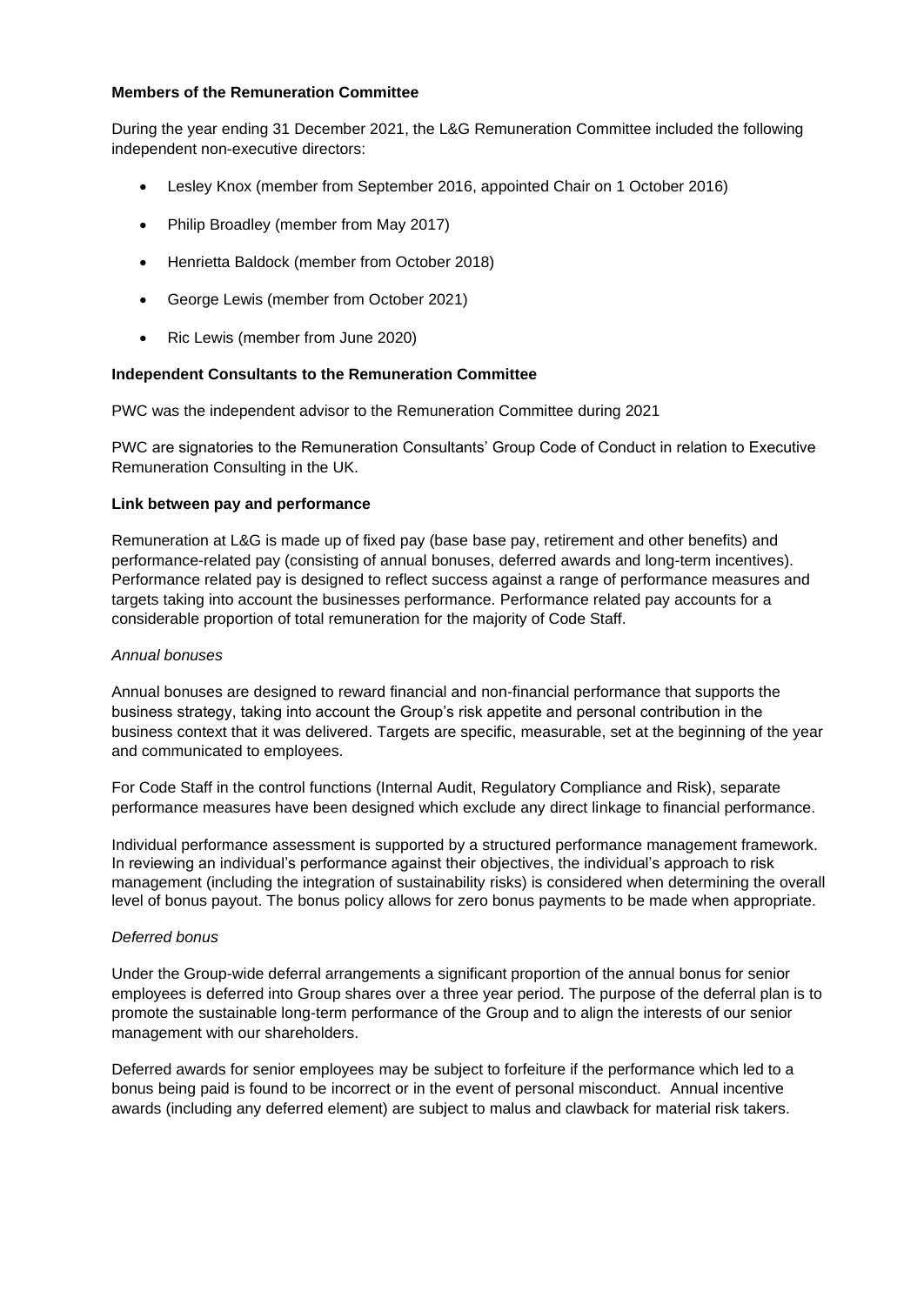### *Long-term incentives*

The Group provides long-term incentives which link reward with the long-term success and growth in value of L&G. Long-term incentive awards for most staff are conditional on the satisfaction of total shareholder return ("TSR") and Earnings Per Share (EPS) growth. In addition vesting of awards is subject to an assessment of performance against Solvency II objectives and progress against long term ESG objectives. These measures are intended to ensure an alignment between reward and the interests of shareholders and provides a degree of risk management (TSR reflects both underlying financial performance and the market's assessment of the quality and sustainability of those earnings).

The Committee may also exercise its discretion to scale back the vesting of awards if it was felt that the Group's financial performance did not justify the level of vesting (the Committee may not increase the award).

Awards under the Group long-term incentive plan are subject to malus and clawback provisions.

### **Design and structure of remuneration**

#### *Base pay and fees*

All Code Staff receive either a base pay (employees) or fees (non-executive directors) to reflect their experience, skills, competencies and contribution to the Group relative to the market for comparable roles. L&G Group seeks to ensure that fixed remuneration is sufficient while generally seeking to pay around a mid-market range.

### *Benefits*

Code Staff receive benefits in line with other employees that includes pension, staff discounts and may include car allowance and private medical insurance. Non-executive directors who are listed as Code staff do not receive any benefits.

#### *Annual bonuses*

All executive Code Staff are eligible to receive an annual bonus. Non-executive Directors who are Code Staff are not eligible to receive an annual bonus.

Performance is central to the determination of any annual bonus payouts. Performance assessment is based on objectives that, where appropriate, are linked to Group or divisional key performance indicators or individual strategic or personal targets.

Overall expenditure on annual bonuses is reviewed by the Remuneration Committee at the end of each year taking into account the performance of the business.

## *Deferred bonus*

The majority of Code Staff are required to defer a portion of their annual bonus into shares in the Group. Executive directors defer 50% of any bonus awarded for three years via the Share Bonus Plan ("SBP").

## *Group long-term incentives*

The Group provides employees in senior roles (executive level and selected senior management) the opportunity to receive annual awards of long-term incentives. The Performance Share Plan ("PSP") permits awards of conditional shares to employees who hold key roles. The Remuneration Committee reviews the quantum of awards made each year to ensure that it is in line with the market. The maximum annual award possible in 2021 was 300% of base pay, with a normal policy level for Executive Directors of 250% of base pay. When making awards, the Remuneration Committee also considers wider factors such as company performance in determining whether to grant at this normal policy level.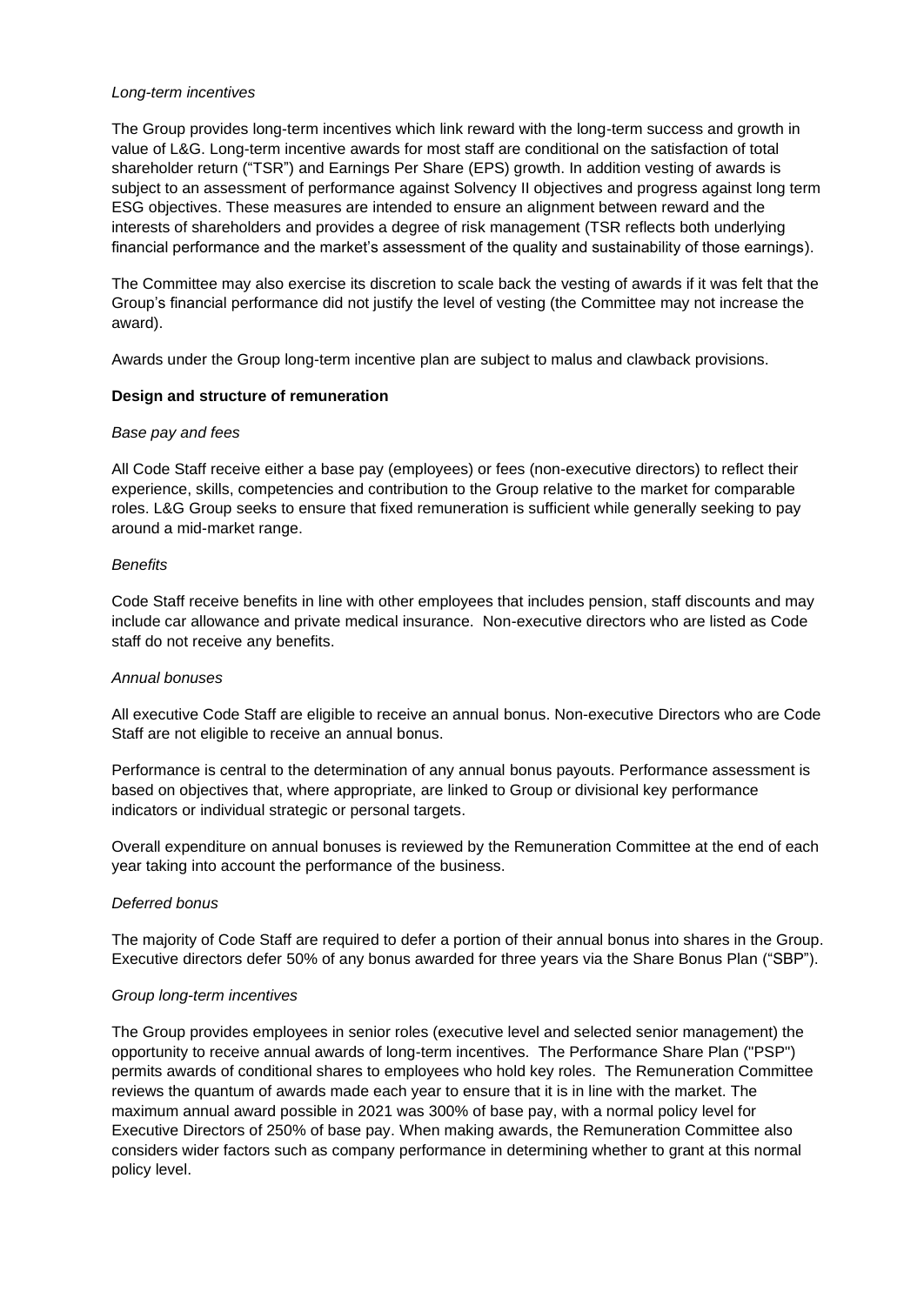The performance measures and weightings applicable to the awards since 2018, assessed over a three year performance period, are as follows:

- 25% based on TSR performance relative to the FTSE 100
- 25% based on TSR performance relative to a bespoke comparator group of companies
- 50% based on EPS growth.

For executive committee members awards are released two years after the end of the performance period and for other plan participants awards are released in three equal tranches following the third, fourth and fifth anniversaries of the start of the performance period.

Performance against TSR conditions are independently reviewed by the independent adviser to the Remuneration Committee.

The Committee reviews the measures prior to each award.

### **Risk adjustment**

Care is taken into account to manage the risk aspects of remuneration policy. For 2021, the Remuneration Committee considered the Group's performance against risk objectives and regulatory compliance in determining the bonus out-turn. To support these considerations the Chief Risk Officer prepared a report on the risk profile of the Group over the year to be reviewed by both the Risk and Remuneration Committees. The report assessed performance against a range of risk factors including:

- Capital and earnings risks;
- Prudential risk limits and tolerances;
- Operational risk and internal control;
- Conduct risk; and
- Sustainability risks.

#### **Quantitative Remuneration Disclosure**

126 individuals held Code Staff positions during 2021; however each individual did not necessarily hold the position for the full year. The numbers shown below are calculated based on total remuneration paid in the year for each individual that was a Code Staff during 2021 (even if they were Code Staff for only part of the year).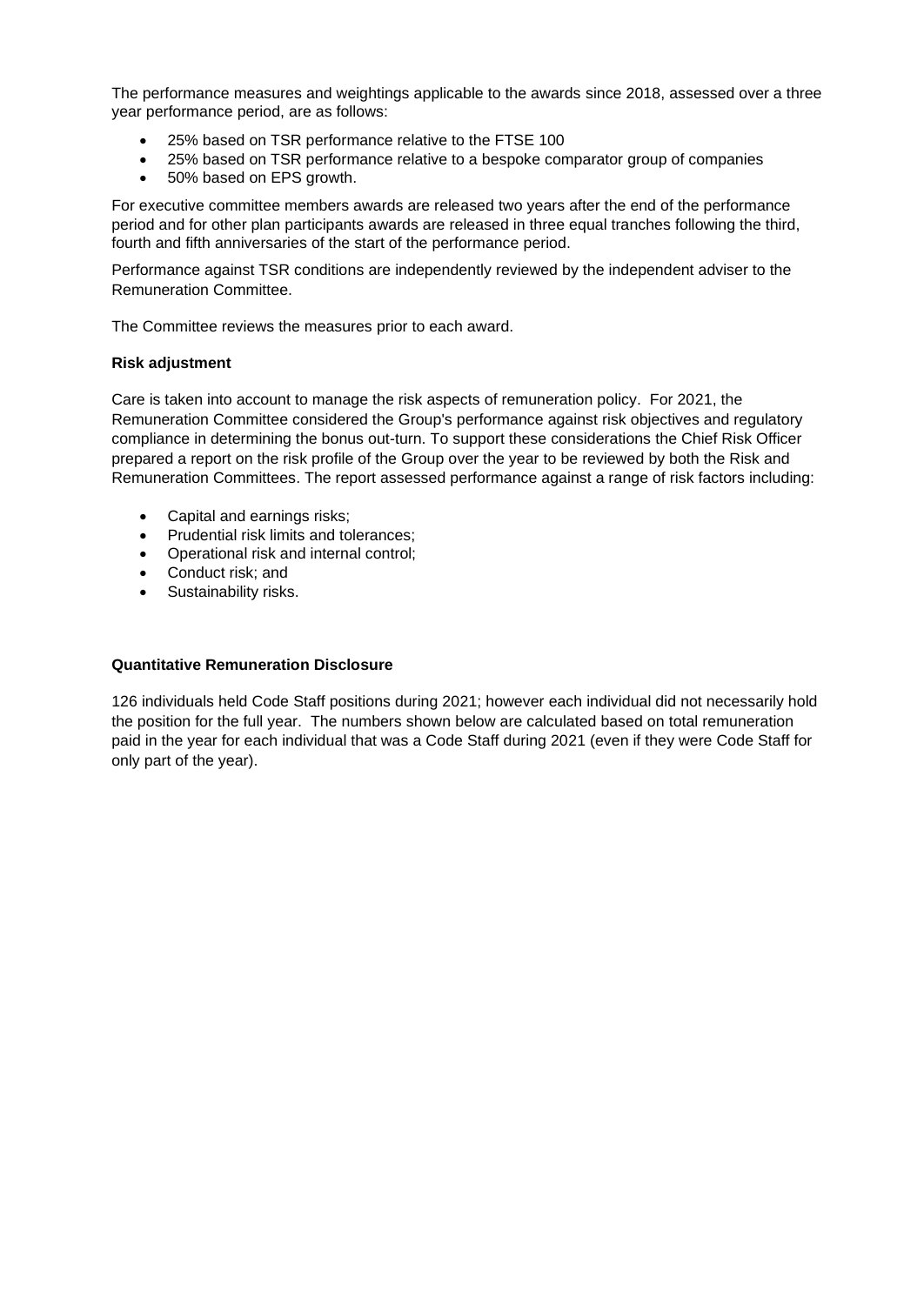Aggregate remuneration for Code Staff in the IFPRU firms was as follows:

|                  | <b>PMS</b><br>$(\pounds m)$ |
|------------------|-----------------------------|
| <b>Total Pay</b> | 25.41                       |

|                                                                 | Senior Management<br>$(\text{Em})$ | Other MRTs<br>$(\text{Em})$ |
|-----------------------------------------------------------------|------------------------------------|-----------------------------|
| <b>Total Pay</b>                                                | 2.80                               | 22.61                       |
| <b>Fixed Pay</b>                                                | 1.42                               | 8.40                        |
| Cash based variable pay                                         | 0.43                               | 4.21                        |
| Share based variable pay                                        | 0.94                               | 9.88                        |
| Share linked instruments                                        | 0.00                               | 0.12                        |
| Total Variable Pay                                              | 1.38                               | 14.21                       |
| Deferred unvested remuneration outstanding as at 1 January 2021 | 2.70                               | 28.42                       |
| Deferred Remuneration awarded in 2021                           | 1.13                               | 9.87                        |
| Deferred Remuneration reduced through performance adjustment    | 0.00                               | 0.00                        |
| Deferred Remuneration vesting in 2021                           | 0.56                               | 3.94                        |
| Deferred unvested remuneration outstanding at 31 December 2021  | 3.27                               | 34.35                       |

|                    | No. of beneficiaries | <b>Senior Management</b><br>E(m) | <b>Other MRTs</b><br>E(m) |
|--------------------|----------------------|----------------------------------|---------------------------|
|                    |                      |                                  |                           |
| Sign on payments   |                      | $\overline{\phantom{0}}$         |                           |
| Severance Payments | -                    | $\blacksquare$                   |                           |

|                      | No. of individuals remunerated more than EUR 1 million |  |  |
|----------------------|--------------------------------------------------------|--|--|
| EUR 1m to EUR 1.5m   |                                                        |  |  |
| EUR 1.5m to EUR 2.0m |                                                        |  |  |
| EUR 2.0m to EUR 2.5m |                                                        |  |  |
| EUR 2.5m to EUR 3.0m |                                                        |  |  |